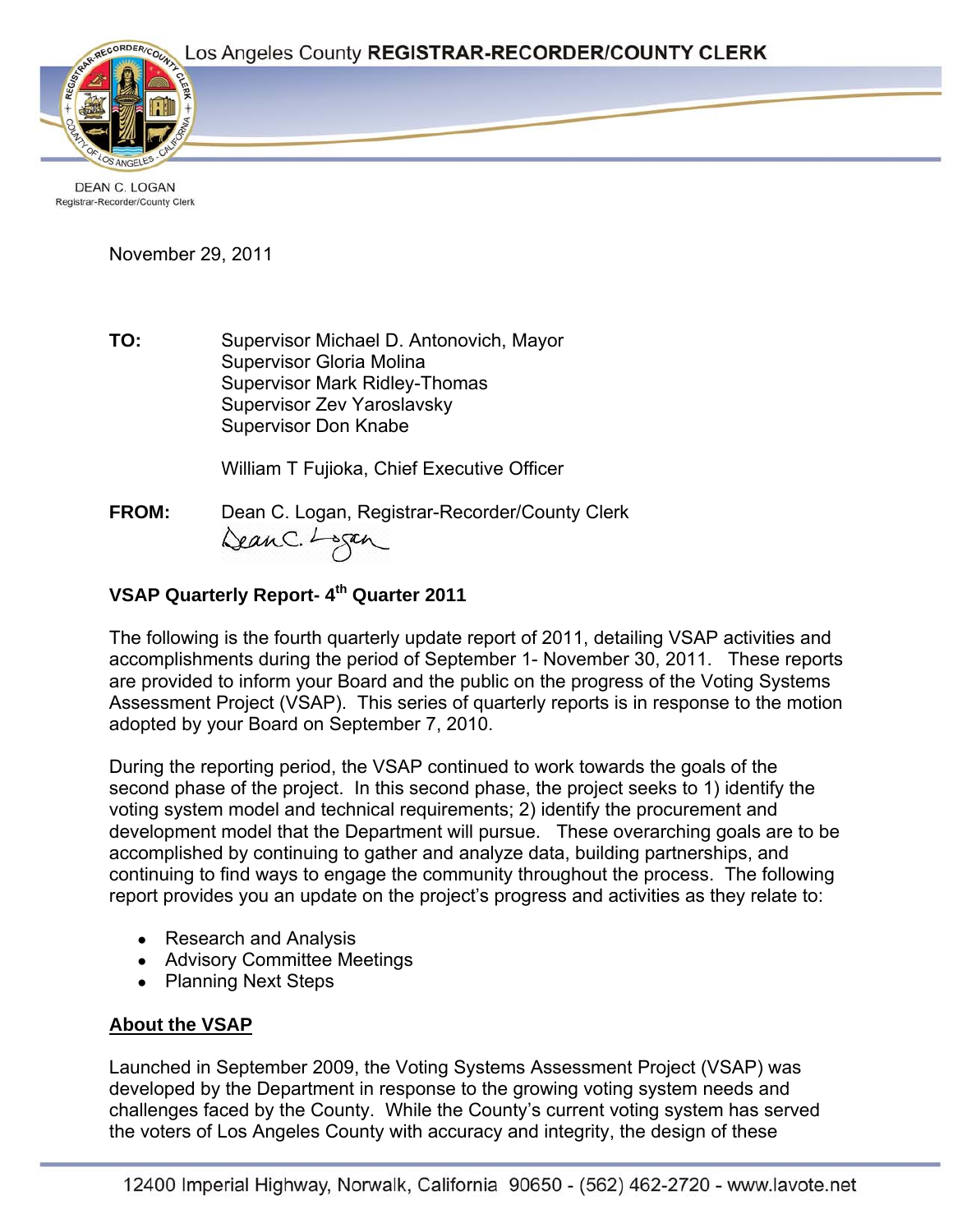systems and the age of their technology do not offer the technical and functional elasticity necessary to continue to accommodate the growing and increasingly diverse electorate.

The size and diversity of Los Angeles County and the limited voting systems market, however, make it almost impossible to reasonably consider a commercial off-the-shelf voting system solution. Any voting system solution will entail a significant development or customization process in order to satisfy the County's needs, General Voting System Principles and technical requirements.

In response to these needs and challenges, the VSAP takes an unprecedented and comprehensive approach at modernizing the County's voting system. The vision of the project is to implement a voting system through a transparent process that takes into account the needs and expectations of current and future Los Angeles County voters. The VSAP aims at achieving three goals in this process: 1) give current and future Los Angeles County voters an unprecedented opportunity to participate in the assessment and development process; 2) increase voter confidence in the electoral process through the participatory structure of the project; 3) synthesize public input and research to acquire or develop a new voting system for the County.

### **Research and Analysis**

Over the past quarter, the Department's Internal VSAP Project Team completed a series of assessments that sought to gather and analyze data on key issues affecting voting systems acquisition and development. The team looked at the following key issues:

- 1. Acquisition/Development Models- the goal of this assessment was to identify the acquisition or development model that achieves the greatest degree of cost effectiveness, flexibility, and transparency.
- 2. Funding- the goal of this analysis was to identify the status and levels of funding available for voting systems acquisition/development and implementation and to identify any other potential sources of funding.
- 3. Regulatory Environment/Certification Process- the goals of this assessment were to map out the approval and certification process, identify changes needed in the process, propose a strategy for seeking passage of the needed changes, and incorporate the regulatory elements into the overall project time line.
- 4. Voting Systems Market- the goal of this evaluation was to identify existing and emerging voting system models, as well as the advantages and challenges of implementing these models.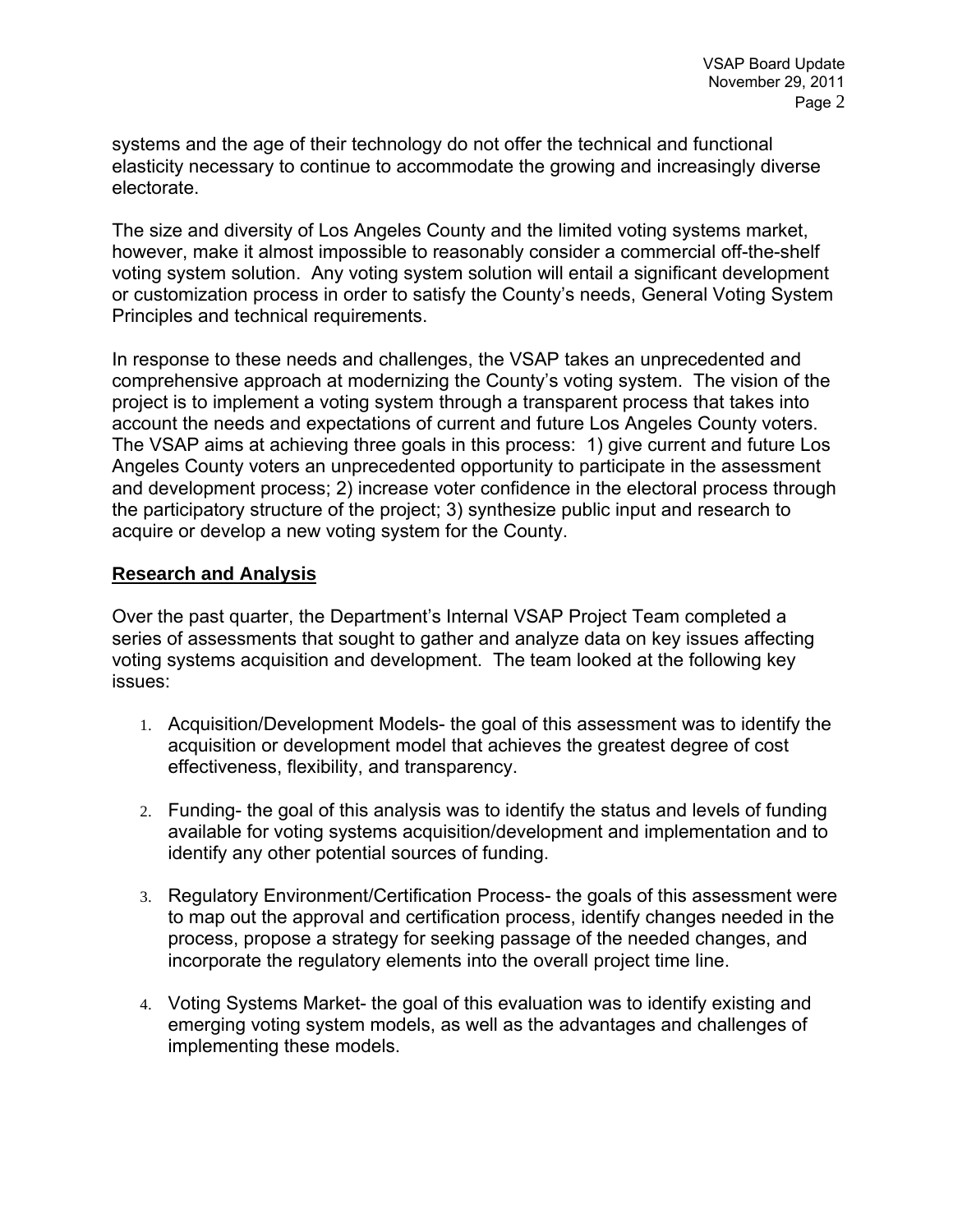The internal assessments were meant to inform the department about possible challenges and options in each of the issue areas assessed. While these assessments do not purport to be a definitive policy analysis or risk assessment of each issue, the data gathered are extremely valuable in helping the Department formulate more informed decisions and in helping staff to formulate its recommendations.

As part of this process staff findings for each assessment were presented and discussed with the VSAP Advisory Committee. Their feedback helped to refine and further inform the findings and will shape the final recommendation from staff.<sup>[1](#page-2-0)</sup>

#### **Advisory Committee Meetings**

During the reporting period the VSAP Advisory Committee met twice. During the two meetings staff presented Assessment findings on the regulatory environment and certification process, as well as on the current voting system market.

#### *September 28, 2011 Meeting*

The first meeting took place at the RR/CC Headquarters in Norwalk, CA on September 28<sup>th</sup>. At this meeting, the VSAP Advisory Committee discussed one of the key issues identified by the Internal VSAP Project Team: the current regulatory environment and the challenges this environment may impose on the County as it navigates through the certification of a new voting system. The Committee was presented with the research findings of a policy analysis of the current regulatory environment and certification process. This assessment was the result of a collaboration between the Internal VSAP Project Team and a group of graduate students from the UCLA Luskin School of Public Affairs. In this partnership, the Internal VSAP Project Team worked in collaboration with the UCLA research team to explore and define the issue and the UCLA research team conducted the policy research and analysis of the issue.

### *November 4, 2011 Meeting*

 $\overline{a}$ 

The second meeting was held on November  $4<sup>th</sup>$  at the California Endowment in Los Angeles, CA. During this meeting, the VSAP Advisory Committee continued to discuss the regulatory environment and certification process and its effects on the voting system market. The Committee engaged in a discussion with a panel of experts and leaders on the regulation and administration of voting systems. The panel, included Joshua Franklin, Computer Engineer, US Election Assistance Commission; Lowell Finley, Chief Counsel, Secretary of State's Office; and John Sebes, Chief Technology Officer, Open Source Digital Voting Foundation. The panel was moderated by Pamela Smith, Executive Director, Verified Voting. The panel provided an overview of the current

<span id="page-2-0"></span><sup>&</sup>lt;sup>1</sup> Presentations are available on the RR/CC website: [http://lavote.net/voter/vsap/Comm\\_Meeting.cfm](http://lavote.net/voter/vsap/Comm_Meeting.cfm)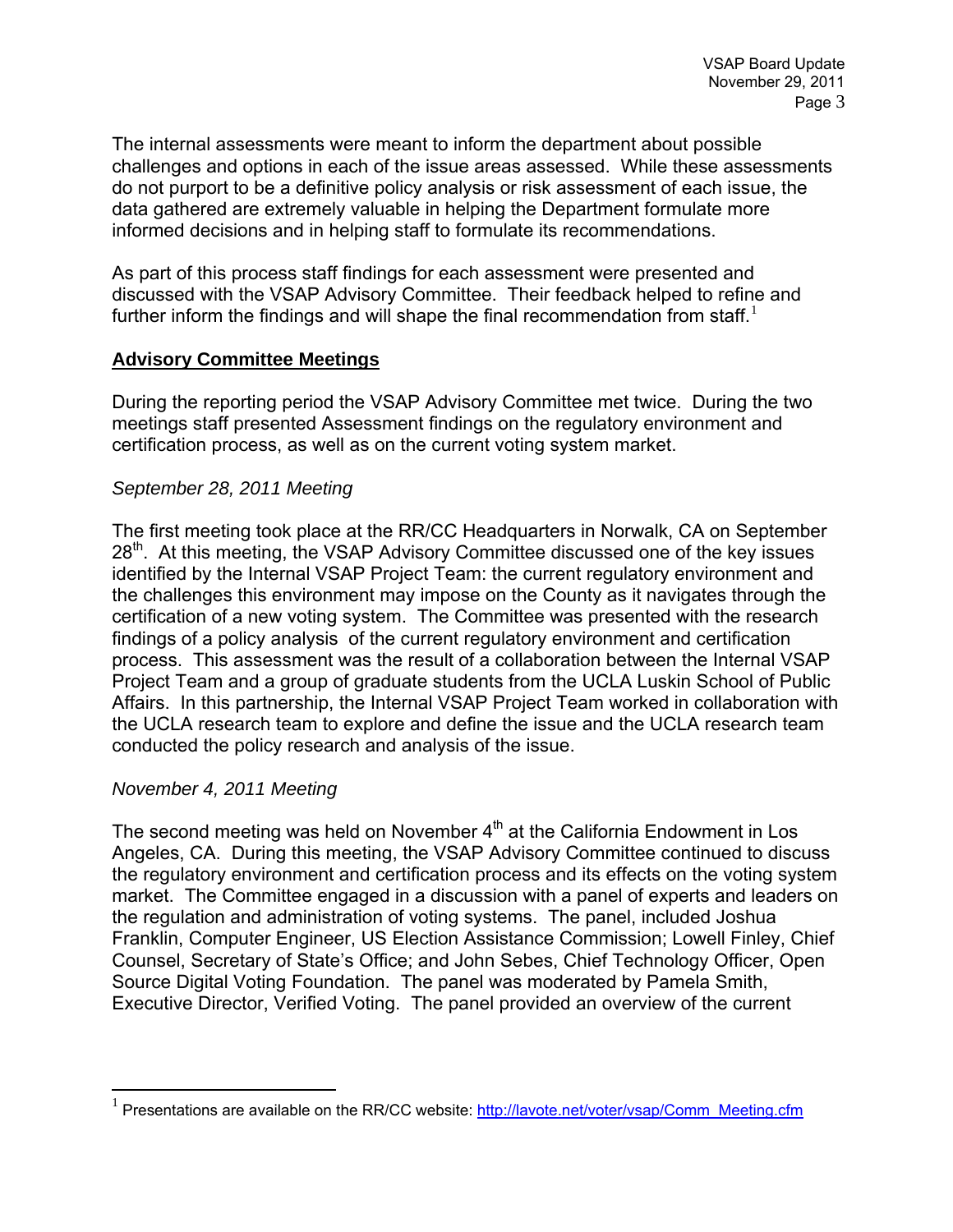regulatory structure, provided some insight on possible changes in the near future, and discussed the effects the current structure has on the voting systems market.<sup>[2](#page-3-0)</sup>

# **Findings**

 $\overline{a}$ 

The research and analysis of the four key issues: 1) acquisition/development models, 2) funding, 3) the regulatory environment and certification process, 4) voting systems market, uncovered the following key findings:

- Los Angeles County has experience with various types of acquisition models including commercial off-the-shelf acquisition, internal development, and developing in partnership with other entities.
- Los Angeles County has two sources of dedicated funding for a new voting system: Voting Modernization Bond Act funding and Help America Vote Act (Section 301) funding. However, if the County moves forward with a system development project that must be tested, certified, and approved for use in the state we will need to seek clarification on the use of this funding.
- The regulatory environment and certification process in California is unclear, undefined, and follows a dual certification process (systems must be federally tested and certified then independently tested and approved by the state).
- No voting system currently exists that fully satisfies all of Los Angeles County's General Voting System Principles.

As a result of these findings, the project has made two critical determinations concerning its current pursuit of a new voting system.

## **Determination 1: The County will have to pursue the development of a new system, as none exists that meets the unique needs of the County.**

In 2009, the County of Los Angeles participated in an a Request for Proposals (RFP) issued by the City of Los Angeles in search of federally certified and state approved voting systems that met the needs of the City and County. The process found that none of the seven voting systems evaluated were suitable, according to the criteria set forth in the RFP. Since then, no new voting systems have been approved for use in the State of California. Furthermore, the Internal VSAP Project Team could not identify an existing voting system that fully satisfies all of the Voting System General Principles that were adopted by the VSAP Advisory Committee in August 2011. These two factors along with feedback from the VSAP Advisory Committee make a strong case for the

<span id="page-3-0"></span> $^{2}$  VSAP Advisory Committee meetings can be viewed online at: [www.livestream.com/larrcc6](http://www.livestream.com/larrcc6)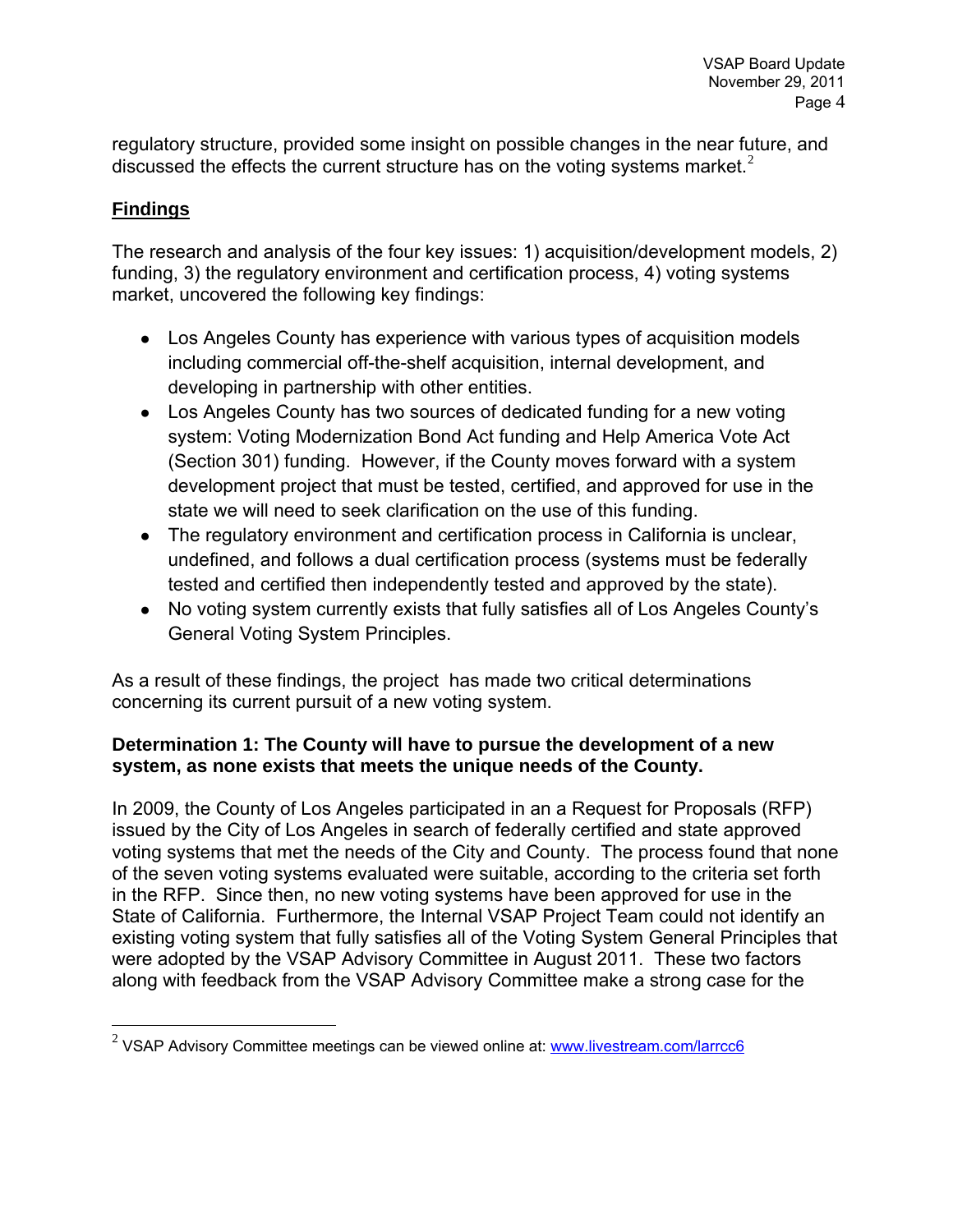Department to acquire a new voting system by engaging in a voting system development project.

### **Determination 2: Without changes to the regulatory environment it would be very difficult to meet our goal of implementing a new voting system by 2015.**

Should the County pursue a development project or procure a voting system from a vendor that has just completed development, the new system would need to obtain federal certification and then be approved for use in the state by the Secretary of State. Our research has demonstrated that this process has been challenging with an unpredictable timely and exorbitant costs under the current regulatory environment. The policy research gathered by our Regulatory Environment/Certification Process assessment suggests that unless changes are made to streamline the existing voting system certification and approval process, Los Angeles County will most likely not have a new voting system by 2015, overextending the lifespan of the County's current aging system.

### **Planning Next Steps**

The results of the VSAP have been extraordinary thus far. The project has built a strong foundation based on citizen input, research, and collaboration with key stakeholders. The Department feels that it has gathered sufficient information to begin to take some concrete steps towards a system design and a procurement and development strategy. Drawing on the values set forth in the General Voting System Principles, the findings from our assessments, as well as the feedback and guidance from the VSAP Advisory Committee, over the next reporting period the Department will:

### **1. Identify/Develop the optimal design for the new voting system.**

As the Department begins the process of envisioning the ideal design for the County's new voting system, we continue to be committed to the VSAP core values of transparency and citizen participation. The Department is currently exploring possible strategies and partnerships that will align the voting system design process with these values, with the goal of having a detailed strategy for designing a voting system by January 2012 and a voting system design by June 2012.

### **2. Identify needed policy changes to the regulatory environment in order to facilitate an efficient and effective certification and approval process.**

In addition to addressing the question of what a voting system for the County will look like, the Department will also begin to create a multi-layer approach to navigating the regulatory environment. This strategy will address the certification and approval process as well as challenges with accessing dedicated funds for a new voting system. It may include many steps ranging from requesting clarification of existing policies to actually changing some of those policies and legislation.